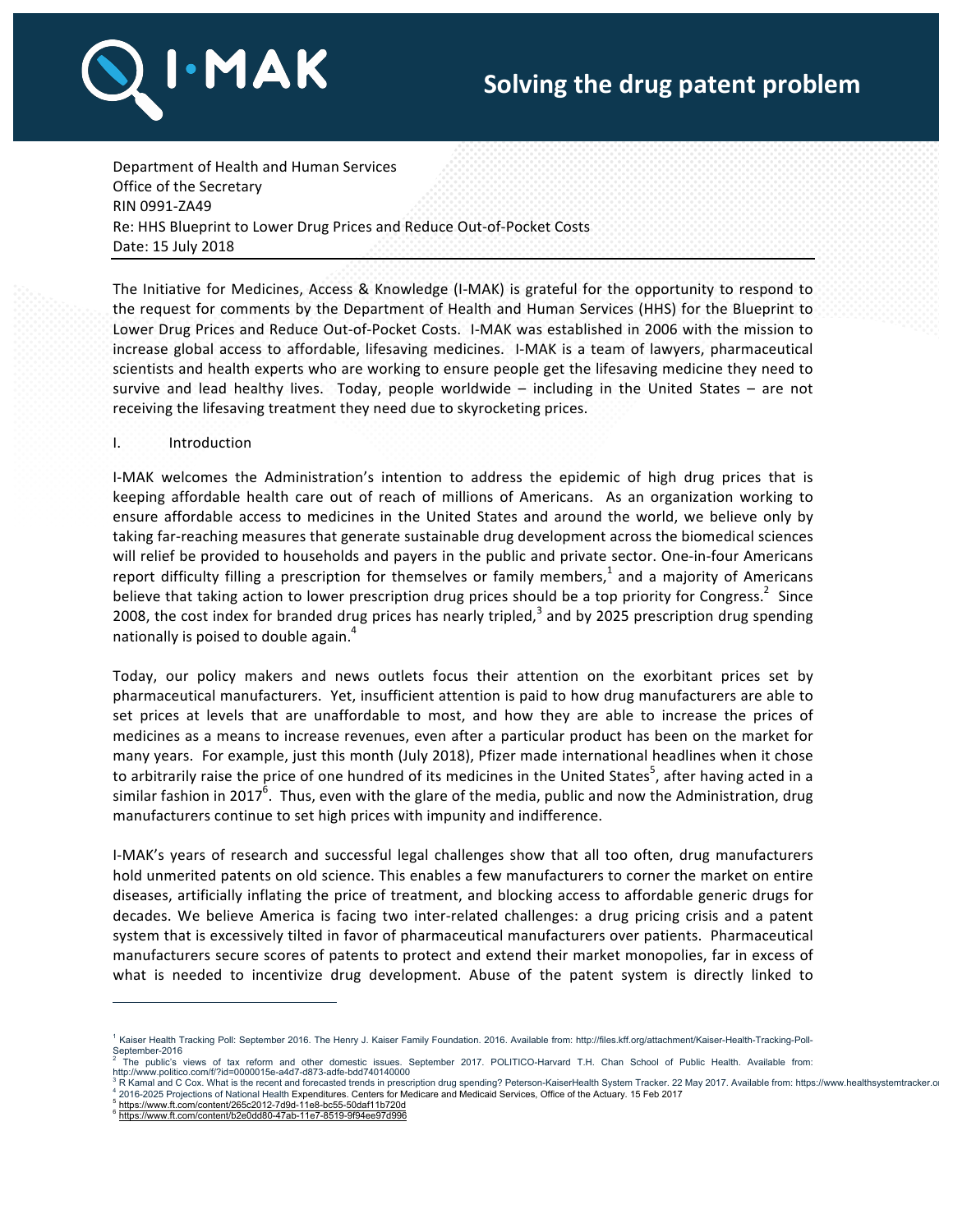

skyrocketing drug prices: by gaming the patent system with tactics such as ever-greening<sup>7</sup> and settlement agreements, pharmaceutical manufacturers delay generic competition and keep affordable medicines out of reach for many Americans. We believe that policy makers will only be able to curb the epidemic of runaway drug prices in the United States if they address the root cause: the underlying abuse and misuse of the patent system by pharmaceutical manufacturers.

Our response is divided into three sections:

- Seek to respond to the framework outlined by HHS in the Blueprint, and to some of the recommendations and questions;
- Provide evidence of how pharmaceutical manufacturers are abusing the patent system; and its impact on drug prices, and recommendations for how the Administration and the federal government can curb such patent abuse;
- Respond in particular to the Administration's concerns with 'foreign freeloading' as both a cause and consequence of high drug prices in the United States.

# II. I-MAK analysis of the HHS Blueprint

The Blueprint identifies four overarching goals for lowering drug prices:

- 1. Increasing Competition
- 2. Better Negotiation
- 3. Creating Incentives for Lower List Prices
- 4. Reducing Patient Out-of-Pocket Spending

I-MAK agrees with these four overarching goals, as collectively and separately these goals would provide relief to American households (and public and private payers) who are struggling with the high prices of medicines, or to end the rationing of new medicines, which neither insurers, households, nor the governments can afford to purchase. As we note in the next section of our response, we believe that addressing the root cause of high prices - patent abuse by pharmaceutical manufacturers - is the critical ingredient to ensure that the United States government meets these four overarching goals. In this section, we specifically respond to the following proposals that HHS has put forward as possible avenues to bring down the price of medicines.

## *A. Increasing Competition*

<u> 1989 - Johann Stein, marwolaethau a bhann an t-Amhair Aonaich an t-Amhair Aonaich an t-Amhair Aonaich an t-A</u>

I-MAK would like to comment on two of the proposals included under this pillar: (a) access to reference product samples, and (b) improving the Purple Book.

Access to reference product samples: Branded pharmaceutical manufacturers employ numerous tactics to extend the monopoly life of branded products far beyond the twenty year monopolies provided under United States patent law. One particular strategy that manufacturers have successfully employed, as identified in the Blueprint, is undermining the ability of follow-on competitors to secure access to reference product samples that are required to secure regulatory approval of a follow-on product. Branded manufacturers have successfully undermined low-cost access by cynically exploiting legitimate measures that seek to ensure drug safety for Americans. We support legislative efforts to prevent pharmaceutical manufacturers from continuing to withhold

 $^7$  'Evergreening' refers to the strategy of a company obtaining multiple patents covering different features of the same product in order to extend the monopoly period. Patent evergreening is also commonly referred to as "stockpiling", "thickets", "layering", "life-cycle management, or "line extension'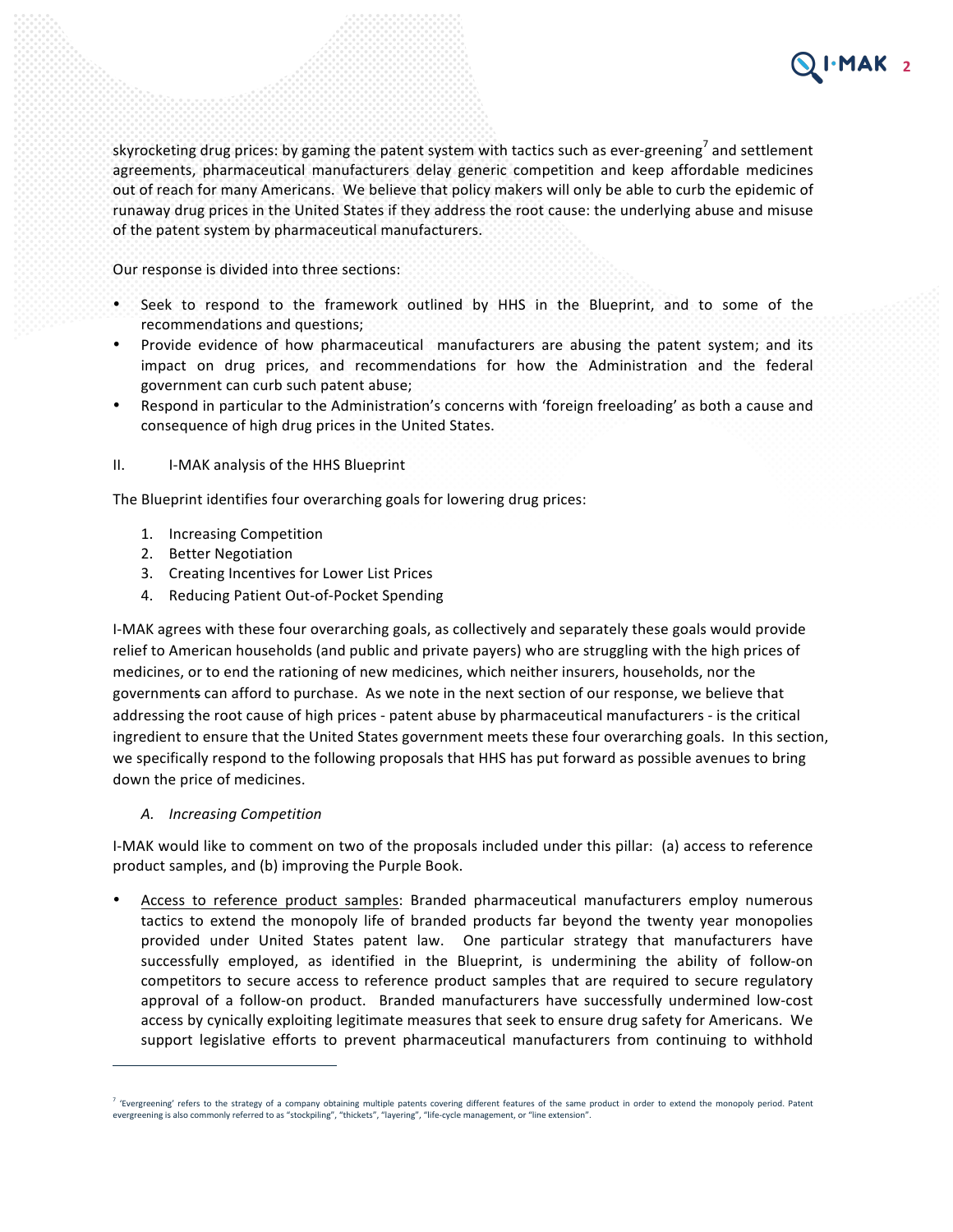reference product samples, and thereby close down one avenue that enables pharmaceutical manufacturers to deny Americans access to low-cost generic medicines.

*Improving the Purple Book:* As biologics increasingly become the standard of treatment for many lifethreatening diseases, it is critical that the Purple Book is used to improve transparency around the patent and regulatory status of key biological medicines (and bio-similar products), while avoiding strategies employed by pharmaceutical manufacturers to use the Purple Book to prevent follow-on competition. The "patent dance"<sup>8</sup> created as part of the Biologics Price Competition and Innovation Act (BCPIA) was intended to provide the needed transparency regarding what patents a reference product holder believes would be infringed by a biosimilar, but the Supreme Court unanimously ruled in 2017 that this was purely optional. I-MAK recommends that the "patent dance" should either be made mandatory, or better yet, that the Purple Book list all such patents for biologic products (just as the Orange Book lists such patents for small molecule products). If neither of these recommendations are implemented, competitors and the public are left without transparency regarding what patents, if any, may be preventing the introduction of a biosimilar. Indeed, based on our conversations with biosimilar actors and their lawyers, the lack of transparency around patents on branded biologics is one of the key reasons competitors are less willing to invest in 'coming to market' with more affordable versions of a biologic. If the first option, namely making the "patent dance" mandatory, is adopted, then an additional change should be adopted to require publication of all "patent dance" correspondence between patent holders and proposed biosimilar applicants. Under current law, such correspondence does not have to be published, and thus there is no transparency for the public regarding which patents are believed to be blocking the offering of biosimilars. 

## III. Stopping pharmaceutical industry abuse of the United States patent system

Only by addressing the underlying abuse and misuse of the patent system by pharmaceutical manufacturers can policy makers curb the epidemic of runaway drug prices in the United States. Generic competition, when two or more manufacturers enter the market, has been proven to be only path that leads to sustainable and durable price reductions for medicines.<sup>9</sup>

Since the introduction of the Hatch-Waxman Act, and especially after the introduction of the TRIPS Agreement, pharmaceutical manufacturers have sought to use both the patent system, and other government-granted exclusivities, to extend monopoly protection for medicines far beyond the twenty years intended under United States law. Manufacturers achieve this expansion through the use of evergreening strategies, a tactic especially used to seek secondary and tertiary patents on existing medicines under the guise of incremental innovation.

Pharmaceutical manufacturers also use other strategies, such as "pay-for-delay", wherein branded actors pay generics and biosimilars to stay off the market. Although the United States government and Supreme Court have partially addressed 'pay-for-delay' strategies, pharmaceutical manufacturers have become astute in developing other ways of making settlements to delay generic and biosimilar entry. Ultimately, the ability of manufacturers to make these types of arrangements that delay competition is primarily based on their evergreening tactics to create a thicket of defensive patents which serve as a business strategy rather than one of seeking genuine inventions and progressing real and meaningful medical developments. To illustrate, Celgene, a pharmaceutical manufacturer, has filed over 100 patents on its blockbuster anti-cancer drug Revlimid, and its patenting strategies are likely to extend its

<u> 1989 - Johann Stein, marwolaethau a bhann an t-Amhair Aonaich an t-Amhair Aonaich an t-Amhair Aonaich an t-A</u>

The "patent dance", established under the BCPIA, is an elaborate process of information exchange between a biosimiliar applicant and a branded manufacturer which is intended to resolve patent disputes.<br><sup>9</sup> FDA analysis of retail sales data from IMS Health, IMS National Sales Perspective, 1999-2004.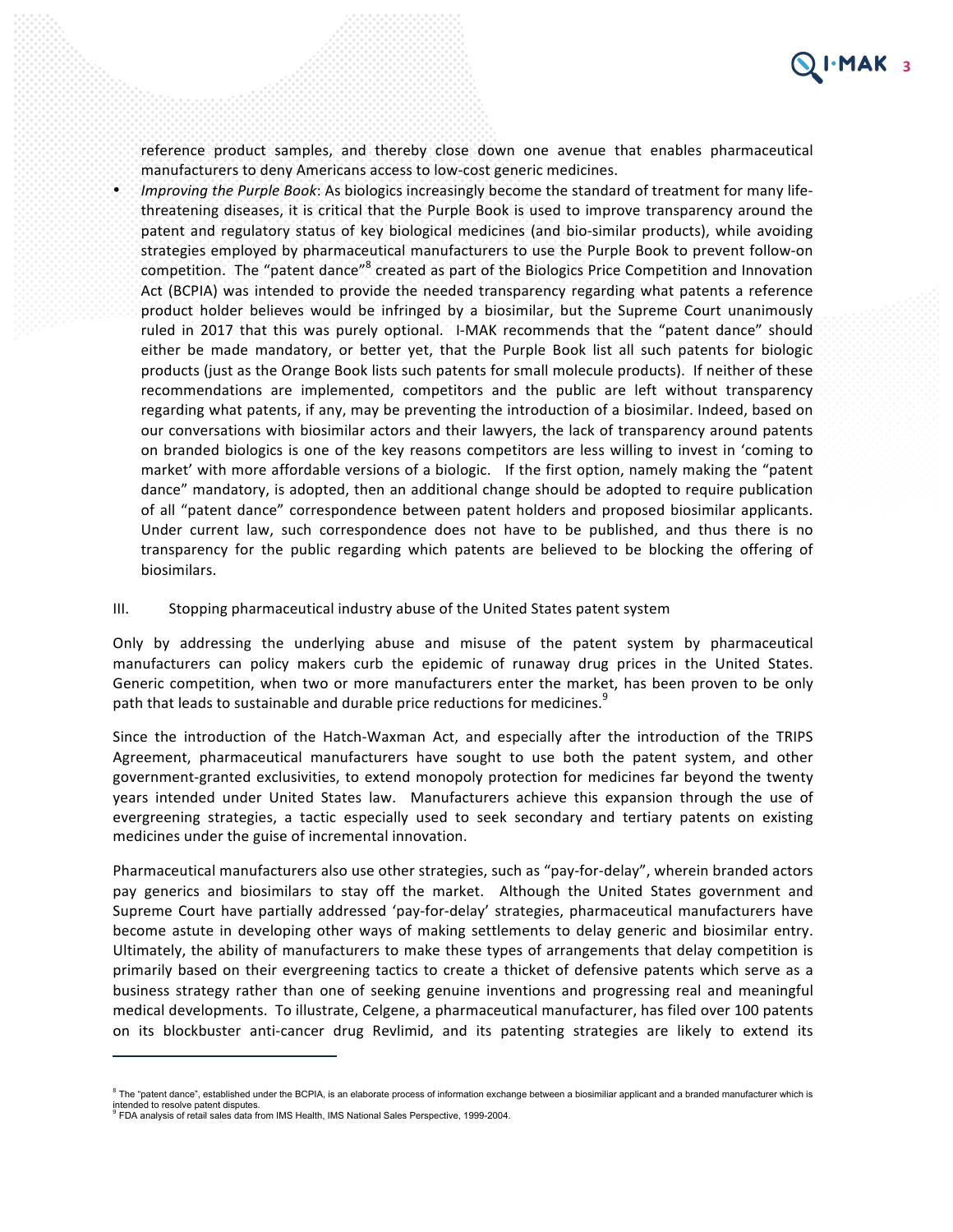

monopoly for approximately two more decades if left unchallenged. In total, Celgene's patenting strategies will provide it with a potential 40 years of market control, and its unmerited patents will cost payers and taxpayers a projected \$45 billion more than if lower-cost generic alternatives were appropriately allowed to enter the market<sup>10</sup>. These patenting strategies also impose significant transaction costs on generic and biosimilar manufacturers, which are inevitably passed on to patients.

Patent evergreening is not inevitable. There are a range of measures the United States government can introduce to improve how the patent system functions, and to prevent manufacturers from gaming the patent system. I-MAK recommends seven measures that the United States government could introduce:

- 1. Stop pharmaceutical manufacturers from over-patenting medicines by ensuring the standard for obtaining a patent is made more rigorous. This can be achieved through federal legislation that raises the bar of what is considered an invention by bringing the obviousness test in line with today's commonly practiced techniques in the pharmaceutical field, while simultaneously strengthening the patent examination process to ensure unmerited patents do not slip through the system.
- 2. Preserve and expand the role of the public and patients in the patent system. In particular, to increase openness, transparency, and accessibility of the patent system for patients and consumer advocates, the public should be allowed access to the courts in pharmaceutical patent cases. Non-commercial actors - such as public interest groups - should have legal standing in courts to challenge patents, as they are permitted to do so under the current inter partes review (IPR) system. Non-commercial actors should also be able to file appeals. This change can take place via legal action in the courts or through federal legislation.
- 3. Preserve and strengthen the patent challenge mechanism, namely the IPR and Post-Grant Review (PGR) that is a vital 'check and balance' within the patent system and that is already reducing drug prices. At present, we are concerned with proposed legislation that would undermine the PTAB and which either exempts or places limitations on pharmaceutical patents from being challenged – such legislation should be rejected. Additionally, in order to strengthen the IPR mechanism and increase participation of non-commercial actors who challenge patents, the filing fee should be eliminated for non-commercial actors.
- 4. Continuation patent applications should be eliminated by federal legislation. This practice allows patent applicants who have had one or more patent applications rejected to overcome the refusal by paying a fee for a new filing. If a patent applicant believes that they deserve a patent on an application that has been finally rejected by an examiner, the applicant has the right to pursue an appeal to the PTAB and thereafter through the federal court system. Therefore, even without continuation patent applications, applicants would still be afforded plenty of opportunities to make their case for a patent. Furthermore, patent applicants who are granted a patent should not be afforded the opportunity to file new continuation applications directly targeted at generic or biosimilar drugs that were designed so as to not infringe the patent holder's original patent.
- 5. The Hatch-Waxman statute should be updated to include invalidating patents listed in the Orange Book, when such patents are invalidated on the sole basis of a PTAB decision that is subsequently not appealed. This could help accelerate generic entry if all relevant Orange Book

<u> 1989 - Johann Stein, marwolaethau a bhann an t-Amhair Aonaich an t-Amhair Aonaich an t-Amhair Aonaich an t-A</u>

<sup>10</sup> http://www.i-mak.org/wp-content/uploads/2017/10/Excess-Costs-Briefing-Paper-FINAL-2017-10-24-with-cover-rev.compressed.pdf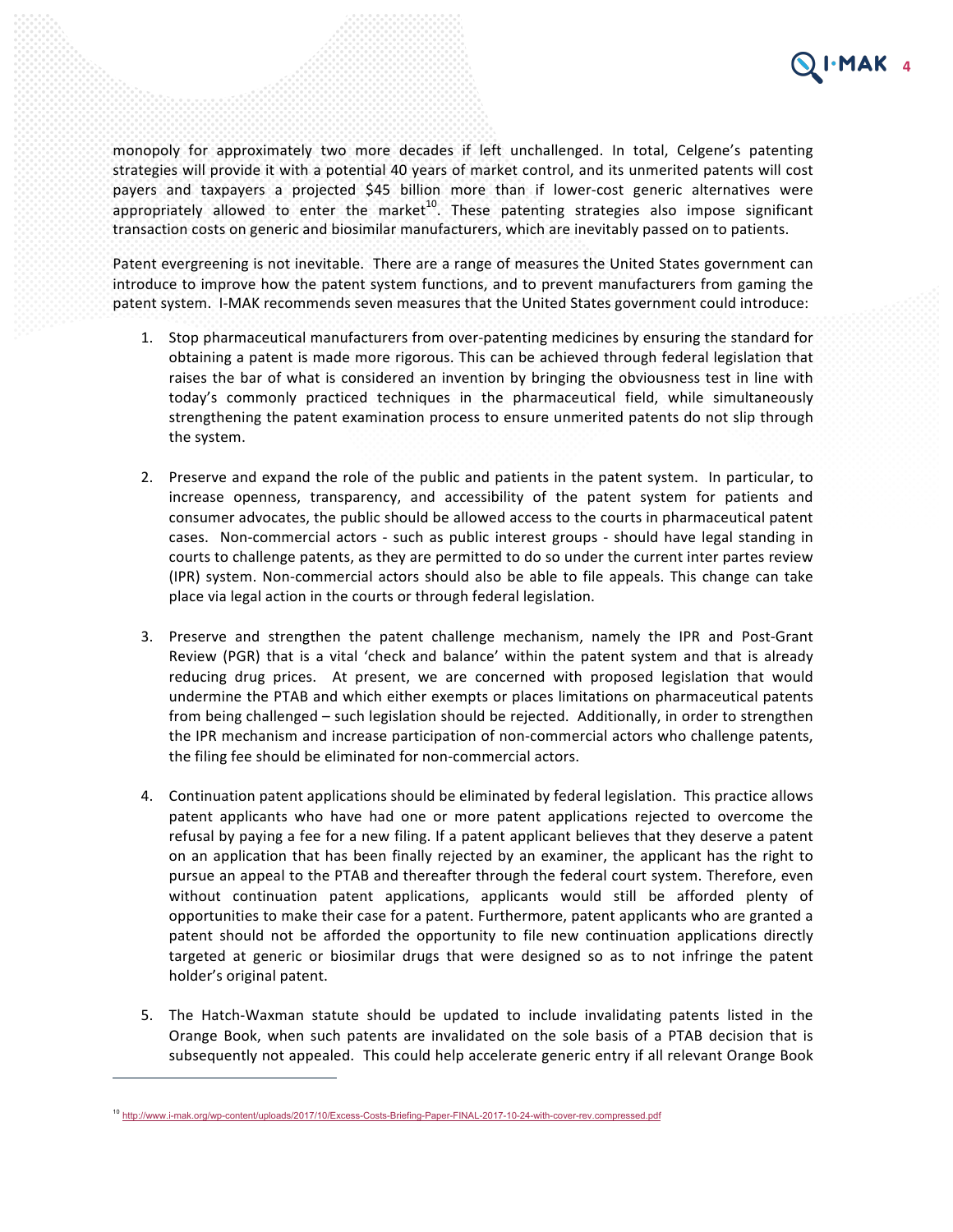patents on a drug are cancelled under the IPR or PGR process. Such a change to the law could also help accelerate generic entry where it concerns the first ANDA filers' exclusivity by triggering the 180-day exclusivity much sooner, thereby allowing other subsequent generic ANDA filers to enter the market earlier.

- 6. Congress should harness the power of pre-grant oppositions, which is employed effectively in many parts of the world to improve the performance of the patent system. Pre-grant opposition systems permit knowledgeable experts across all technical fields to weigh in on the merits of a new patent application and submit pertinent information while it is still under review. Allowing third parties to submit evidence improves the quality of patent review, enhances efficiency, and could allow for earlier generic entry in some cases. This also helps patent examiners to more effectively separate merited patent applications from unmerited ones by weighing additional evidence.
- 7. The Food and Drug Administration (FDA) should be given the authority to implement a more robust process for determining which patents can and should be listed in the Orange Book. This could include a requirement for the NDA holder to file an opinion letter explaining why a patent should be listed on the Orange Book for a particular drug. It could also be made a requirement that the NDA holder identify the specific claims within a listed patent that would be infringed by an ANDA. Such disclosures by the NDA holder should be made public. By insisting on receiving more detailed information from NDA holders as to its patent listings, and making such information public, the FDA will bring more scrutiny and transparency to patent listings.
- IV. "Foreign Freeloading' and high drug prices in the United States

One recommendation included in the Blueprint is an effort to 'fix global freeloading'. The Blueprint rightly points out that other countries pay less than American patients and taxpayers for branded medicines. Yet, we disagree that this is a rationale for critiquing or even seeking to undermine efforts taken by other countries to manage drug prices through pricing measures or via intellectual property safeguards and flexibilities.

Firstly, even if other countries are paying less for medicines, it does not necessarily mean that these countries are 'free-loading' off of American taxpayers and patients. If any free-loading of the United States is occurring, it is by pharmaceutical manufacturers, which acquire federally funded technologies at a low cost and with few reciprocal obligations. These technologies are then commercialized and sold back to American patients and taxpayers at exorbitant prices with no consideration of the value to the patent-holder of inventions developed at taxpayer cost.

Efforts by other countries to control drug prices, whether through direct negotiation, price controls, or intellectual property measures, should be imitated and improved upon, not punished. If the United States government invested in similar measures, and worked more closely with other countries to address unaffordable medicine prices, it is likely that both the United States and other countries could mutually benefit. In addition, the United States government should persuade other countries to spend more on research and development through significant public-sector investments in government-funded research, much of which can then be commercialized (albeit with additional guarantees of affordability and availability).

If instead the United States succeeds in pushing up drug prices (or strengthening intellectual property rules) in other countries, American patients will also be affected. Many lower cost medicines (and most active pharmaceutical ingredients) are manufactured in other countries and exported to the United